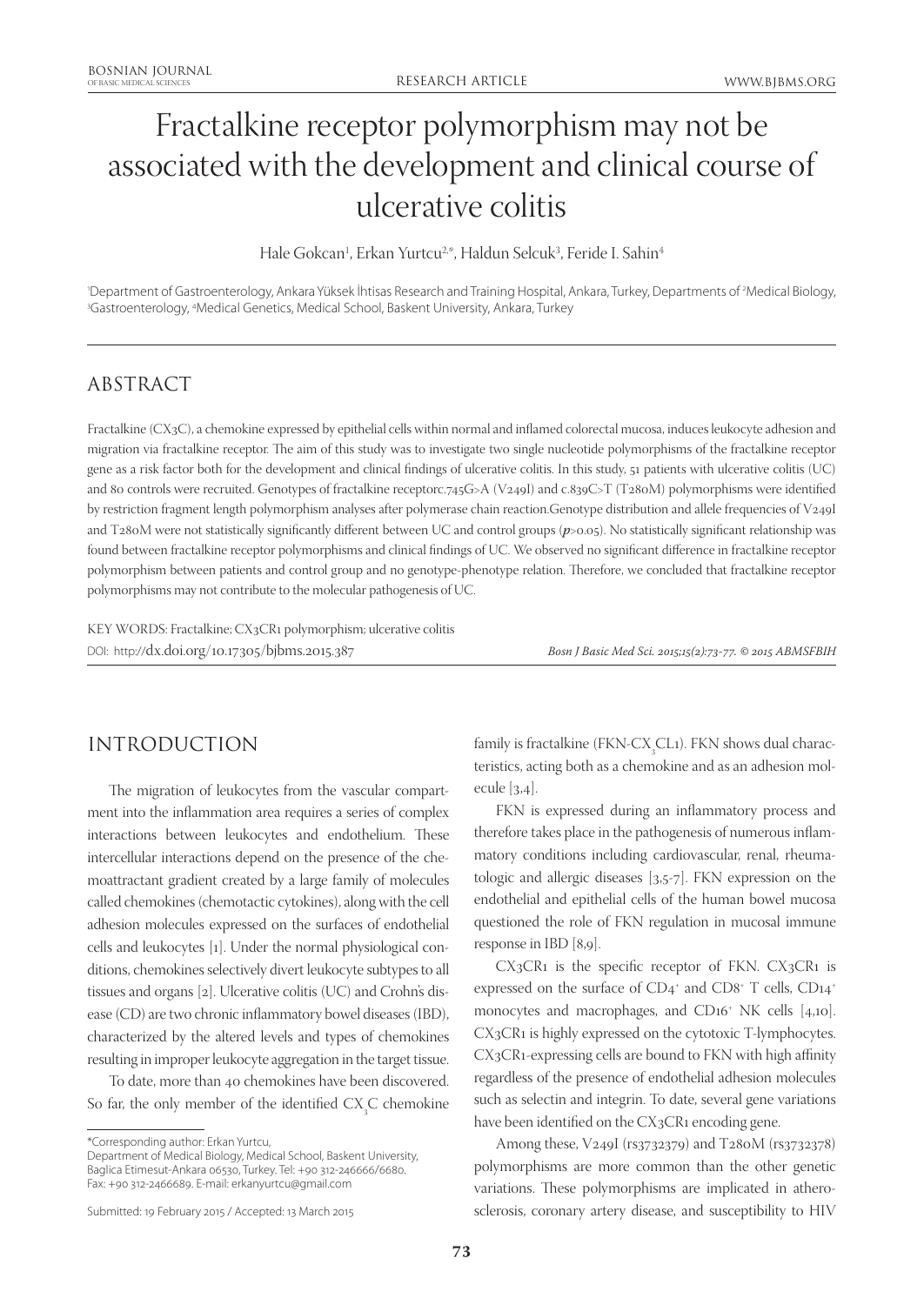infection. They also influence CD phenotype and localization [11-13].

In this study, we aimed to determine the CX3CR1 polymorphisms and their correlation with clinical findings in patients with UC.

## MATERIALS AND METHODS

#### Study population

A total of 51 UC patients attending the Department of Gastroenterology and Hepatology, Baskent University Ankara Hospital, were enrolled in the study. The diagnosis of UC was made on the basis of previously defined clinical guidelines, according to endoscopic, radiologic and histopathological criteria. These criteria were also used as a tool for patient selection [14-17]. Patients with indeterminate colitis were excluded from the study. Control group was composed of 80 healthy subjects attending the gastroenterology outpatient clinic with dyspeptic complaints. Informed consent was obtained from all study participants.

Demographic data and medical history of patients (gender, age, age at diagnosis, follow-up duration of the disease, localization of the colonic involvement and extraintestinal involvement (musculoskeletal system, skin, eye, hepatobiliary system)) were recorded.

#### Genotyping

Venous blood sample was obtained from each participant. Genomic DNA was extracted using commercially available kit (High Pure PCR Template Kit, Roche Diagnostics GmbH, Mannheim, Germany). Genotypes were determined by polymerase chain reaction (PCR)–restriction fragment length polymorphism (RFLP) method. Two regions, each of which contained a single nucleotide polymorphism (SNP) site of the fractalkine receptor gene, were amplified. Primers for the PCR amplification were forward: 5'AGAATCATCCAGACGCTGTTTTCC3', and reverse: 5'CACAGGACAGCCAGGCATTTCC3'. The size of amplicon, restriction endonuclease, and predicted fragment lengths are shown in Table 1. After restriction enzyme digestion genotypes were evaluated.

## CX3CR1 polymorphism genotyping and clinical correlations

The association between V249I and T280M polymorphisms with the clinical findings (gender, age, age at diagnosis and follow-up duration of the disease, location of the intestinal involvement, intestinal involvement type, perianal involvement and extraintestinal involvement) in patients was examined.

**TABLE 1.** Amplicon size, restriction endonuclease and fragment lengths

| Site         | Amplicon<br>size | Restriction<br>endonuclease | Fragment<br>lengths (bp) |
|--------------|------------------|-----------------------------|--------------------------|
| V249I        | 311              | ACLI                        | 107-204 V/V              |
|              |                  |                             | 107-204-311 V/I          |
|              |                  |                             | 311I/I                   |
| <b>T280M</b> | 311              | <b>BSMBI</b>                | 75-118 T/T               |
|              |                  |                             | 75-118-193 T/M           |
|              |                  |                             | 118-193 M/M              |

#### Statistical methods

Independent two-sample t test was used to compare two groups and one-way analysis of variance was used for comparison of more than two groups. All analyses had a confidence interval of 95%. Variants in the analyses were grouped among themselves according to their characteristics. Difference in allele frequencies of CX3CR1 polymorphisms between IBD patients and the control group was determined using universe ratio significance test. The value of  $p<sub>0.05</sub>$  was considered statistically significant. Statistical analyses were performed in SPSS 17.0 and MINITAB 13.0 statistical software programs (SPSS Inc., Chicago, IL).

#### RESULTS

Study group consisted of 30 males (58.8 %) and 21 females. Mean age of patients was 45.9±13.4.The mean age was39.4±12.7 years at the time of diagnosis and patients were followed-up during the period from 1 to 37 years (mean 6.5±6.7).Twenty-four patients had proctitis or proctosigmoid involvement, while nine (17.6%) patients had extraintestinal involvement. The most common extraintestinal involvement was the musculoskeletal system (arthritis, ankylosing spondylitis, other spondyloarthropathies). Other extraintestinal involvements were as follows: one patient with aphthous stomatitis, one patient with dry eye, while hepatobiliary tract was affected in two patients (primary sclerosing cholangitis). Clinical and demographic characteristics of patients are shown in Table 2.

The distribution of the c.745G>A (V249I) and c.839C>T (T280M) genotypes and the allele frequencies were not different between the patients and controls. For V249I polymorphism 22 (32.8%) patients were heterozygous, while 3 (4.5%) patients were homozygous. A total of 12 (17.9%) patients were heterozygous for T280M polymorphism.

For both polymorphisms (V249I and T280M), no statistically significant difference was observed for gender (*p*=0.16 and *p*=0.5 respectively), age (*p*=0.8 and *p*=0.1 respectively), age at diagnosis (*p*=0.8 and *p*=0.07 respectively), follow-up duration of the disease(*p*=0.9 and *p*=0.8 respectively),localization of colonic involvement(*p*=0.9 and *p*=0.2 respectively), and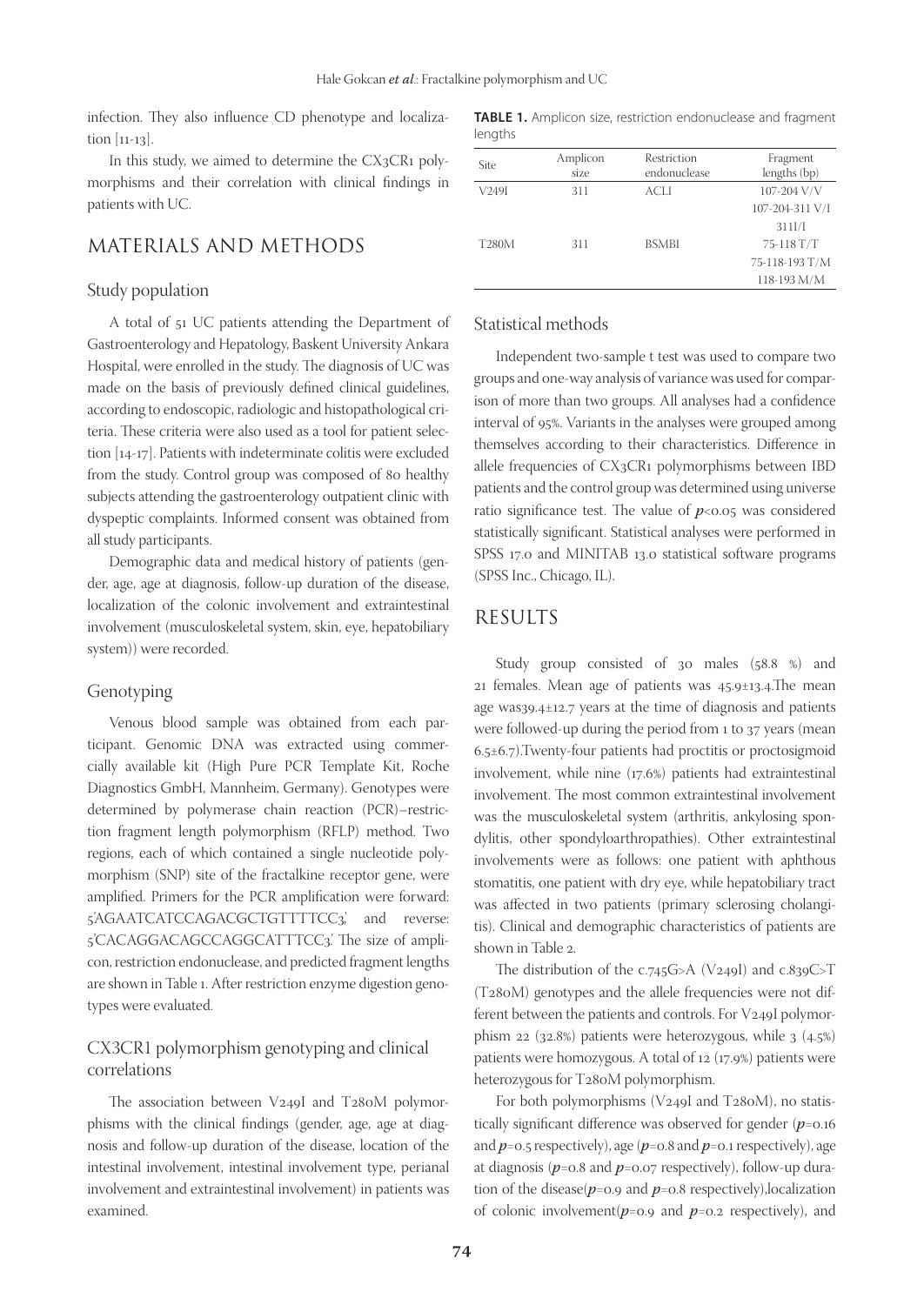extraintestinal involvement (*p*=0.7 and *p*=0.2, respectively).

Genotype distributions and allele frequencies of FKN receptor polymorphisms were shown in Table 3 and Table 4, respectively.

## DISCUSSION

Both chemokines and their receptors participate in the pathogenesis of inflammatory disease by navigating circulating leukocytes and T cells to inflammatory sites. At the molecular level, they orchestrate tissue- and cell type-specific trafficking as well as retention of leukocytes. Previous studies showed the role of FKN and its receptor system in the development of inflammatory diseases. Rapid recruitment and inappropriate retention of leukocytes, particularly T-cells at the site of inflammation is a sign of chronic inflammatory disorders such as CD and UC [18,19].

Due to an increased release of FKN from intraepithelial cells, there is an increased number of CX3CR1+ T cells both in peripheral blood and intestinal lamina propria of IBD patients. Increased FKN production in the mucosa causes migration

**TABLE 2.** Demographic and clinical characteristics of the study population

| Female n (%)                            | 21(41.2)                          |
|-----------------------------------------|-----------------------------------|
| Male                                    | 30(58.8)                          |
| Age (year) - mean $\pm$ SD              | $45.9 + 13.4$                     |
| Age at diagnosis (year) - mean $\pm$ SD | $39.4 + 12.7$                     |
| Disease duration (year) - mean $\pm$ SD | $6.5\pm6.7$ (min-max: 1-37 years) |
| Localization n (%)                      |                                   |
| Proctitis/proctosigmoiditis             | 24 (47%)                          |
| Left sided colitis                      | $4(7.8\%)$                        |
| Extensive colitis                       | 17 (33.4%)                        |
| Pancolitis                              | 6(11.8%)                          |
| Extraintestinal manifestations n (%)    | 9(17.6)                           |

**TABLE 3.** The CX3CR1 polymorphism distribution in UC patients

| Genotypes        | $UC(n=51)$ | Control $(n=80)$ |       |
|------------------|------------|------------------|-------|
| $V249I(n (\%))$  |            |                  |       |
| VV               | 26(51.0)   | 49 (61.25)       |       |
| VI               | 22(43.1)   | 28(35.0)         | 0.491 |
| Н                | 3(5.9)     | 3(3.75)          |       |
| $T280M (n (\%))$ |            |                  |       |
| <b>TT</b>        | 39 (76.5)  | 52(65.0)         |       |
| TM               | 12(23.5)   | 28(35.0)         | 0.179 |
| MМ               |            |                  |       |

**TABLE 4.** Allele frequencies of V249I and T280M polymorphisms in patient and control subjects

| Genotypes        | $UC$ (n=51) | <i>Control</i> $(n=80)$ |      |
|------------------|-------------|-------------------------|------|
| $V249I(n (\%))$  |             |                         |      |
|                  | 74 (72.55)  | 126 (78.75)             | 0.76 |
|                  | 28 (27.45)  | 34(21.25)               | 0.23 |
| $T280M (n (\%))$ |             |                         |      |
| т                | 90 (88.24)  | 132 (82.50)             | 0.84 |
| M                | 12 (11.76)  | 28 (17.50)              | 0.11 |

of a large number of CX3CR1+ leukocytes to the inflammation site [8,11,20,21]. It was also demonstrated that the level of expression of FKN receptors is much higher on Th1 cells in comparison to Th2 cells as a response to FKN. [22]. Recently, two common SNPs, V249I and T280M, were identified in the FKN receptor encoding gene. Both polymorphisms are located in the transmembrane domains of the receptor, causing a reduction in cell adhesion and possibly leading to the decreased signaling and chemotaxis [23,24].

Although various data about the genotype-phenotype relationship between FKN receptor polymorphisms and CD have been reported, there are no reports about this relationship for UC. In a study conducted on the sample of CD patients, Brand et al. determined that 33% of participants were heterozygous, while 8.9% were homozygous for V249I polymorphism. On the other hand, these percentages for T280M polymorphism were 23.3% and 4.4%, respectively. Authors observed that intestinal stenosis and ileocolonic involvement occurred more frequently in patients with T280M and V249I homozygous polymorphism than in heterozygous patients and wild type. Ileal involvement (89% ileocolonic, 11% ileal) was also observed in T280M homozygous patients [11].

In another study that was conducted on CD patients, Sabate et al found that heterozygosity and homozygosity for V249I polymorphism were 37.4% and 8.8%, while the frequency for T280M polymorphism was18.1% and 1.3%, respectively. In this study, T280M homozygous genotype was observed in three patients, with two of them having been diagnosed with stenosis. V249I polymorphism was detected in patients with fibrostenosis [13].

In contrast to previous studies exploring the role of FKN in CD, in our study we aimed to determine FKN receptor polymorphism frequency and its correlation with clinical presentation in UC patients. We found 5.9% homozygous and 43.1% heterozygous patients for the V249I polymorphism and 23.5% heterozygous patients for the T280M polymorphism. Frequency distributions of both polymorphisms were similar to those in the control group (Table 3 and Table 4).

Our sub-group analyses revealed that neither V249I nor T280M polymorphisms were associated with clinical signs of UC.

So far, several hundreds of genes residing within the 163 genetic risk loci have been identified for IBD [25]. Although both CD and UC are inflammatory bowel diseases that share some genetic susceptibility loci, there are actually some differences [26]. Among these loci, 30 are CD-specific and 23 are UC-specific, whereas 110 are associated with both disease phenotypes [27]. According to this genetic background, regulation of mucosal immune cells is different in UC from CD. The molecular mechanism of CD depends on the Th1/Th17 balance [28,29]. FKN receptor is particularly expressed on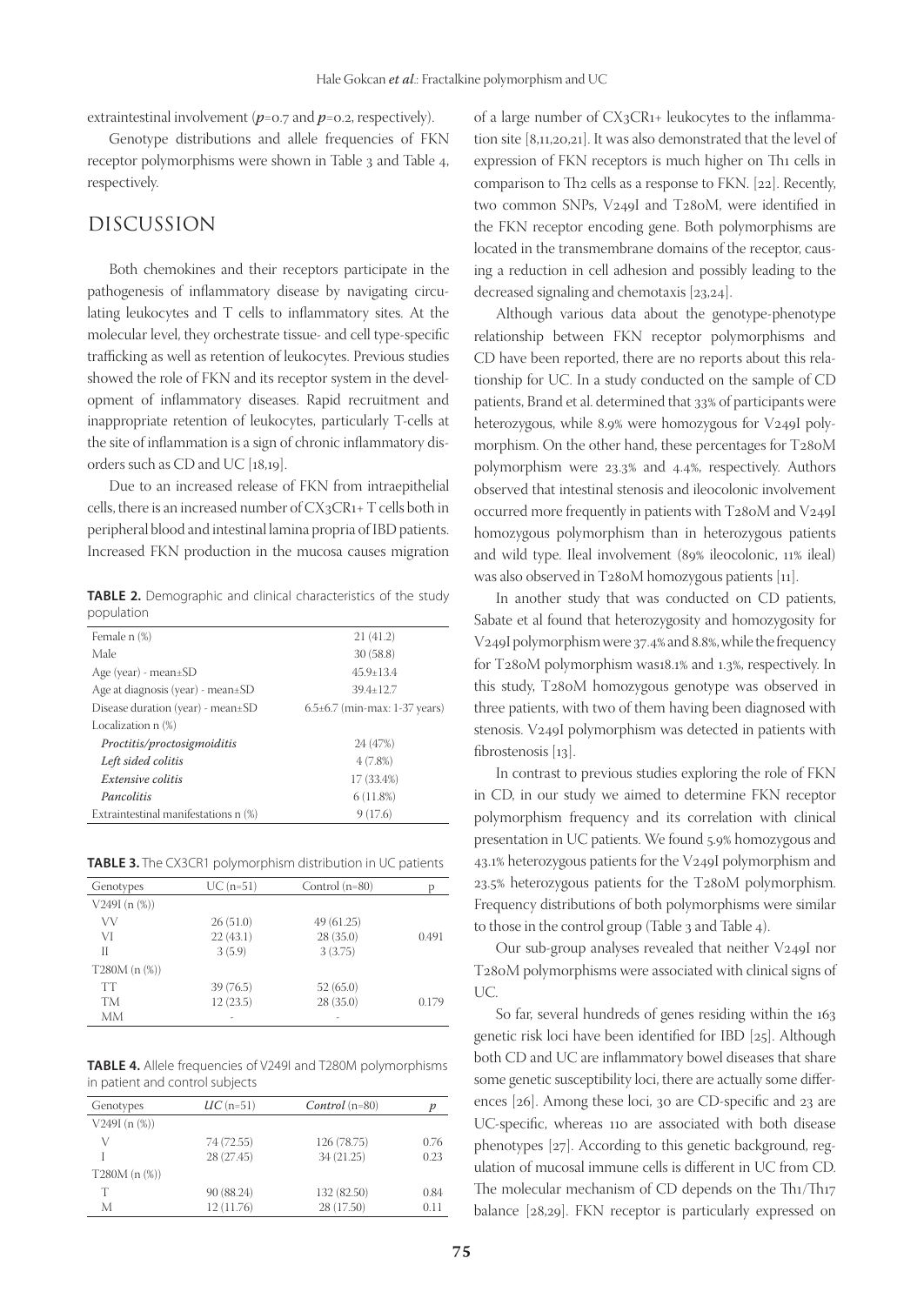Th<sub>1</sub> cells. However, it has been shown that molecular mechanisms of UC mainly depend on Th2 cells [22,30]. As indicated by Thomson et al, genetic factors seem to be somewhat less significant for UC than they are for CD [28]. Our results are consistent with the results of the study published by Thomson et al. According to these data, clinical signs of UC may not be related to FKN receptor polymorphism.

## CONCLUSION

In conclusion, in this study we tried to determine the possible involvement of FKN receptor polymorphism in UC pathogenesis and its relation with clinical outcomes. So far, no studies on the relationship between FKN receptor polymorphisms and clinical signs of UC have been published. In our study, we found that FKN receptor polymorphism and genotype-phenotype relation is not statistically significant in UC patients. Therefore, these polymorphisms of FKN may not contribute to the molecular pathogenesis of UC. However, limited number of patients enrolled to this study may be the major limitation of this study. Therefore, further studies with larger groups are required in order to determine the precise role of the FKN receptor polymorphisms in disease pathogenesis and its relation to clinical outcomes in patients with UC.

## DECLARATION OF INTERESTS

The authors declare no conflict of interests.

## ACKNOWLEDGEMENTS

This study was approved by the Baskent University Institutional Review Board (Project no: KA08/148) and supported by the Baskent University Research Fund.

## REFERENCES

- [1] Proudfoot AE, Power CA, Rommel C, Wells TN. Strategies for chemokine antagonists as therapeutics. Semin Immunol 2003;15(1):57-65. DOI: 10.1016/S1044-5323(02)00128-8.
- [2] Van Buul JD, Hordijk PL. Signaling in leukocyte transendotelial migration. Arterioscler Thromb Vasc Biol 2004; 24:824-833. DOI: 10.1161/01.ATV.0000122854.76267.5c.
- [3] Bazan JF, Bacon KB, Hardiman G, Wang W, Soo K, Rossi D, et al. A new class of membrane-bound chemokine with a CX3C motif. Nature 1997;385(6617):640-644. DOI: 10.1038/385640a0.
- [4] Imai T, Hieshima K, Haskell C, Baba M, Nagira M, Nishimura M, et al. Identification and molecular characterization of fractalkine receptor CX3CR1, which mediates both leukocyte migration and adhesion. Cell 1997;91(4):521-530. DOI: 10.1016/ S0092-8674(00)80438-9.
- [5] Muehlhoefer A, Saubermann LJ, Gu X, Luedtke-Heckenkamp K, Xavier R, Blumberg RS, et al. Fractalkine is an epithelial and endothelial cell-derived chemoattractant for intraepithelial lymphocytes in the small intestinal mucosa. J Immunol 2000;164(6):3368-3376. DOI: 10.4049/jimmunol.164.6.3368.
- [6] Furuichi K, Wada T, Iwata Y, Sakai N, Yoshimoto K, Shimizu M, et al. Upregulation of fractalkine in human crescentic glomerulonephritis. Nephron 2001; 87(4):314-320. DOI: 10.1159/000045936.
- [7] Robinson LA, Nataraj C, Thomas DW, Howell DN, Griffiths R, Bautch V, et al. A role for fractalkine and its receptor  $(CX_3CR_1)$ in cardiac allograft rejection. J Immunol 2000;165(11):6067-6072. DOI: 10.4049/jimmunol.165.11.6067.
- [8] Imaizumi T, Yoshida H, Satoh K. Regulation of CX3CL1/fractalkine expression in endothelial cells. J Atheroscler Thromb 2004; 11(1):15- 21. DOI: 10.5551/jat.11.15.
- [9] Chapman GA, Moores KE, Gohil J, Berkhout TA, Patel L, Green P, et al. The role of fractalkine in the recruitment of monocytes to the endothelium.Eur J Pharmacol 2000;392(3):189-195. DOI: 10.1016/ S0014-2999(00)00117-5.
- [10] Combadiere C, Salzwedel K, Smith ED, Tiffany HL, Berger EA, Murphy PM. Identification of CX3CR1. A chemotactic receptor for the human CX3C chemokine fractalkine and a fusion coreceptor for HIV-1. J Biol Chem 1998; 273(37):23799-23804.DOI: 10.1074/ jbc.273.37.23799.
- [11] Brand S, Haufbauer K, Dambacher J, Schnitzler F, Staudinger T, Pfennig S, et al. Increased expression of the chemokine fractalkine in Crohn's disease and association of the fractalkine receptor T280M polymorphism with a fibrostenosing disease phenotype. Am J Gastroenterol 2006; 101(1):99-106. DOI: 10.1111/j.1572-0241.2005.00361.x.
- [12] McDermott DH, Fong AM, Yang Q, Sechler JM, Cupples LA, Merrell MN, et al. Chemokine receptor mutant CX3CR1-M280 has impaired adhesive function and correlates with protection from cardiovascular disease in humans. J Clin Invest 2003; 111(8):1241- 1250. DOI: 10.1172/JCI16790.
- [13] Sabate JM, Ameziane N, Lamoril J, Jouet P, Farmachidi JP, Soulé JC, et al. The V249I polymorphism of the CX3CR1 gene is associated with fibrostenotic disease behavior in patients with Crohn's disease. Eur J Gastroenterol Hepatol 2008; 20(8):748-755. DOI: 10.1097/ MEG.0b013e3282f824c9.
- [14] Dignass A, Eliakim R, Magro F, Maaser C, Chowers Y, Geboes K, et al. Second European evidence-based consensus on the diagnosis and management of ulcerative colitis part 1: definitions and diagnosis. J Crohns Colitis 2012;6(10):965-990. DOI: 10.1016/j. crohns.2012.09.003.
- [15] Annese V, Daperno M, Rutter MD, Amiot A, Bossuyt P, East J, et al. European Crohn's and Colitis Organisation.European evidence based consensus for endoscopy in inflammatory bowel disease. J Crohns Colitis 2013;7(12):982-1018. DOI: 10.1016/j.crohns.2013.09.016.
- [16] Magro F, Langner C, Driessen A, Ensari A, Geboes K, Mantzaris GJ, et al. European Society of Pathology (ESP); European Crohn's and Colitis Organisation (ECCO). European consensus on the histopathology of inflammatory bowel disease. J Crohns Colitis 2013;7(10):827-851. DOI: 10.1016/j.crohns.2013.06.001.
- [17] Tontini GE, Vecchi M, Pastorelli L, Neurath MF, Neumann H. Differential diagnosis in inflammatory bowel disease colitis: state of the art and future perspectives. World J Gastroenterol 2015;21(1):21- 46. DOI: 10.3748/wjg.v21.i1.21.
- [18] Thomas S, Baumgart DC. Targeting leukocyte migration and adhesion in Crohn's disease and ulcerative colitis. Inflammopharmacology 2012; 20(1):1-18. DOI: 10.1007/s10787-011-0104-6.
- [19] Nishimura M, Kuboi Y, Muramoto K, Kawano T, Imai T. Chemokines as novel therapeutic targets for inflammatory bowel disease. Ann N Y Acad Sci 2009; 1173:350-356. DOI: 10.1111/j.1749-6632.2009.04738.x.
- [20] Sans M, Danese S, de la Motte C, de Souza HS, Rivera-Reyes BM, West GA, et al. Enhanced recruitment of CX3CR1+ T cells by mucosal endothelial cell-derived fractalkine in inflammatory bowel disease. Gastroenterology 2007; 132(1):139-153. DOI: 10.1053/j. gastro.2006.10.010.
- [21] Kobayashi T, Okamoto S, Iwakami Y, Nakazawa A, Hisamatsu T, Chinen H, et al. Exclusive increase of CX3CR1+CD28-CD4+ T cells in inflammatory bowel disease and their recruitment as intraepithelial lymphocytes. Inflamm Bowel Dis 2007; 13(7):837-846.DOI: 10.1002/ibd.20113.